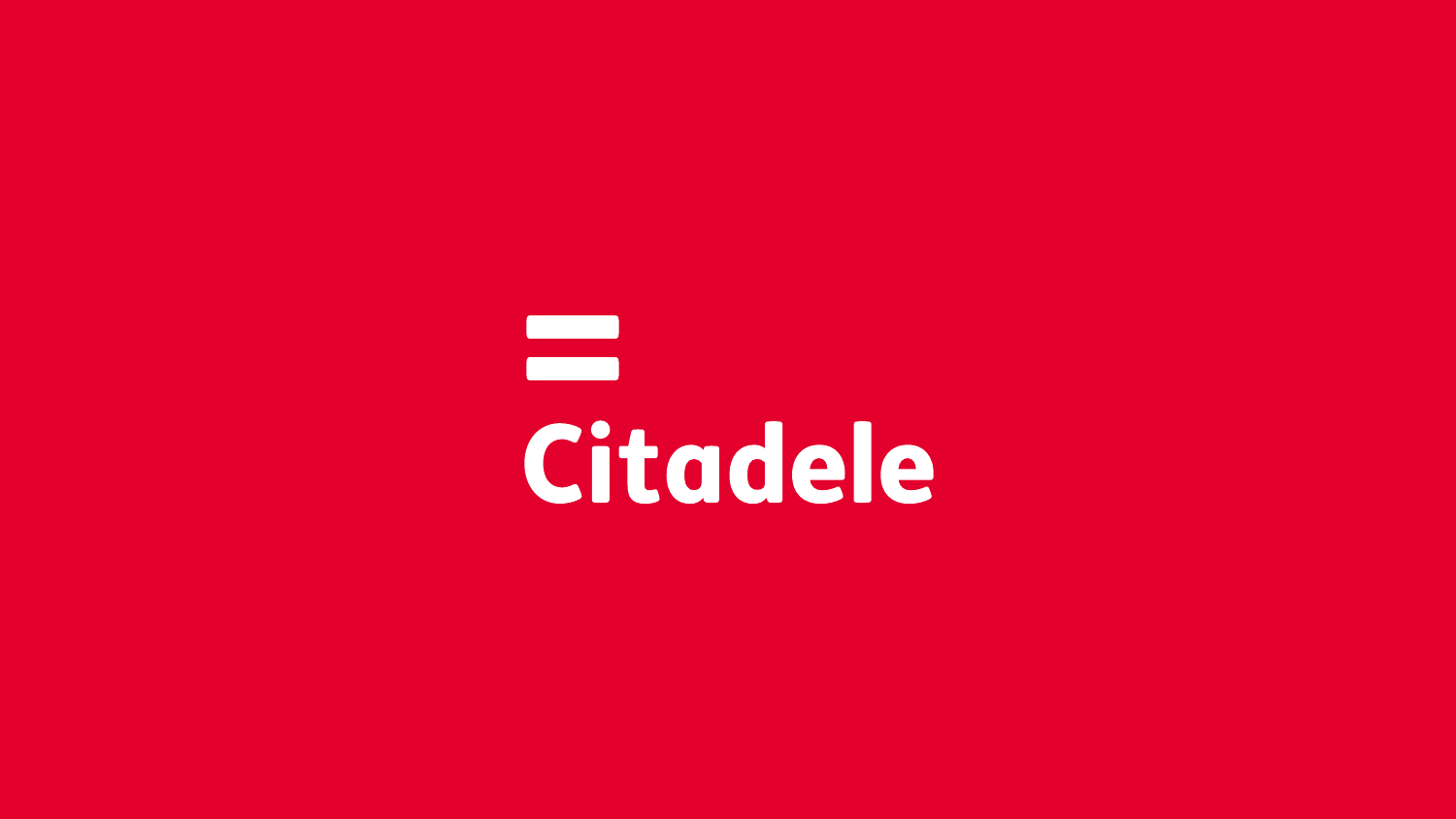#### **Sanctions against Russia and Belarus – Their Impact on Partnering with the Bank**

13.04.2022.

**More** opportunities  $\equiv$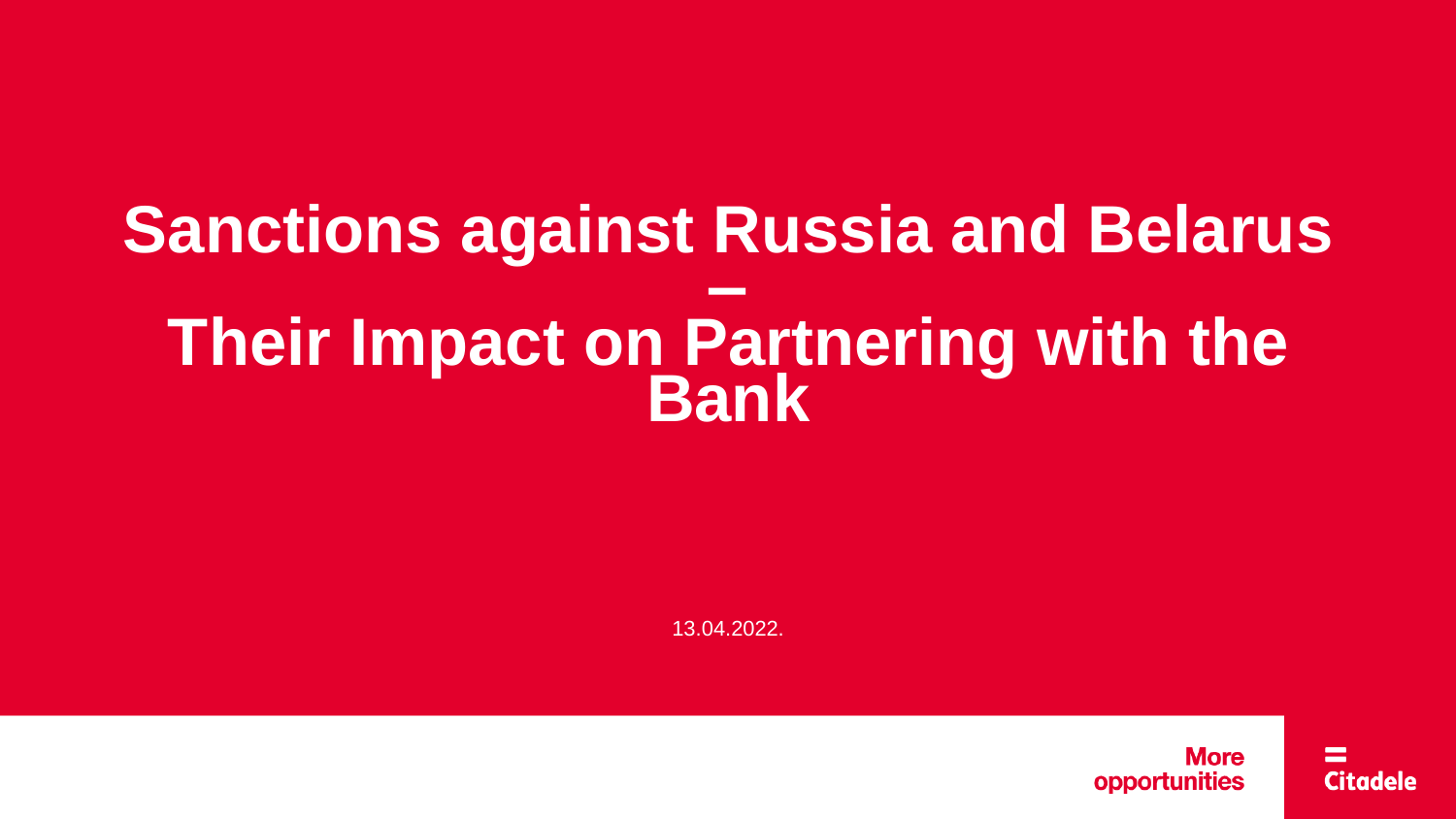## **Russia and Belarus - the new North Korea**

| February 23. 1st round of sanctions in response to Russia's invasion of<br><b>Ukraine</b>                                                           | Many<br><b>Russian and</b>                        |
|-----------------------------------------------------------------------------------------------------------------------------------------------------|---------------------------------------------------|
| February 25. 2nd round of sanctions. Sanctions against Putin and the<br>financial, energy, transport and technology sectors, as well as visa policy | <b>Belarusian</b><br>banks are<br>subject to      |
| February 28. 3rd round of sanctions. New targeted sanctions, sanctions<br>against the Central Bank of Russia and regarding EU airspace              | <b>sanctions</b>                                  |
| March 2. 3rd round of sanctions continues - SWIFT bans, RU media                                                                                    | The new<br>sanctions are<br>very complex          |
| March 9. New sanctions against Belarus and Russia and targeted financial<br>sanctions against natural persons                                       | in practice $-$ it<br>takes time<br>and resources |
| March 15. 4th round of sanctions, including, restrictions against iron, steel,<br>luxury goods, industry                                            | What is<br>allowed                                |
| April 8. 5th round of sanctions: coal, ports, road transport, wood, cement,<br>alcohol, etc.                                                        | decreases<br>and will                             |
| It has already been announced that the 6th round of sanctions is being drawn<br>up, with particular mention of oil                                  | continue to<br>decrease                           |
| CNN reports first signs of Russian default                                                                                                          |                                                   |

**More** opportunities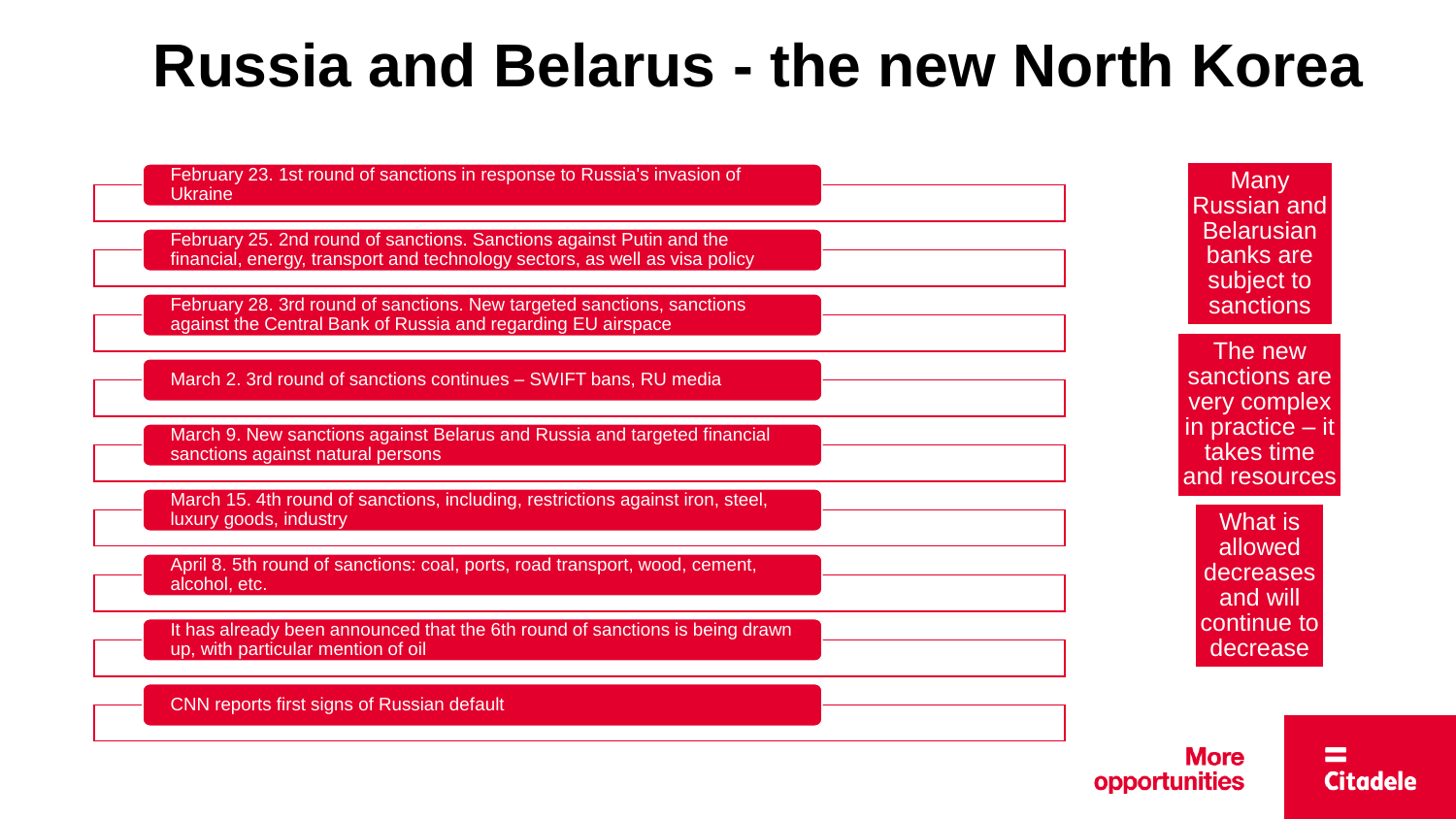#### **EU sanctions must be implemented**





**More** opportunities =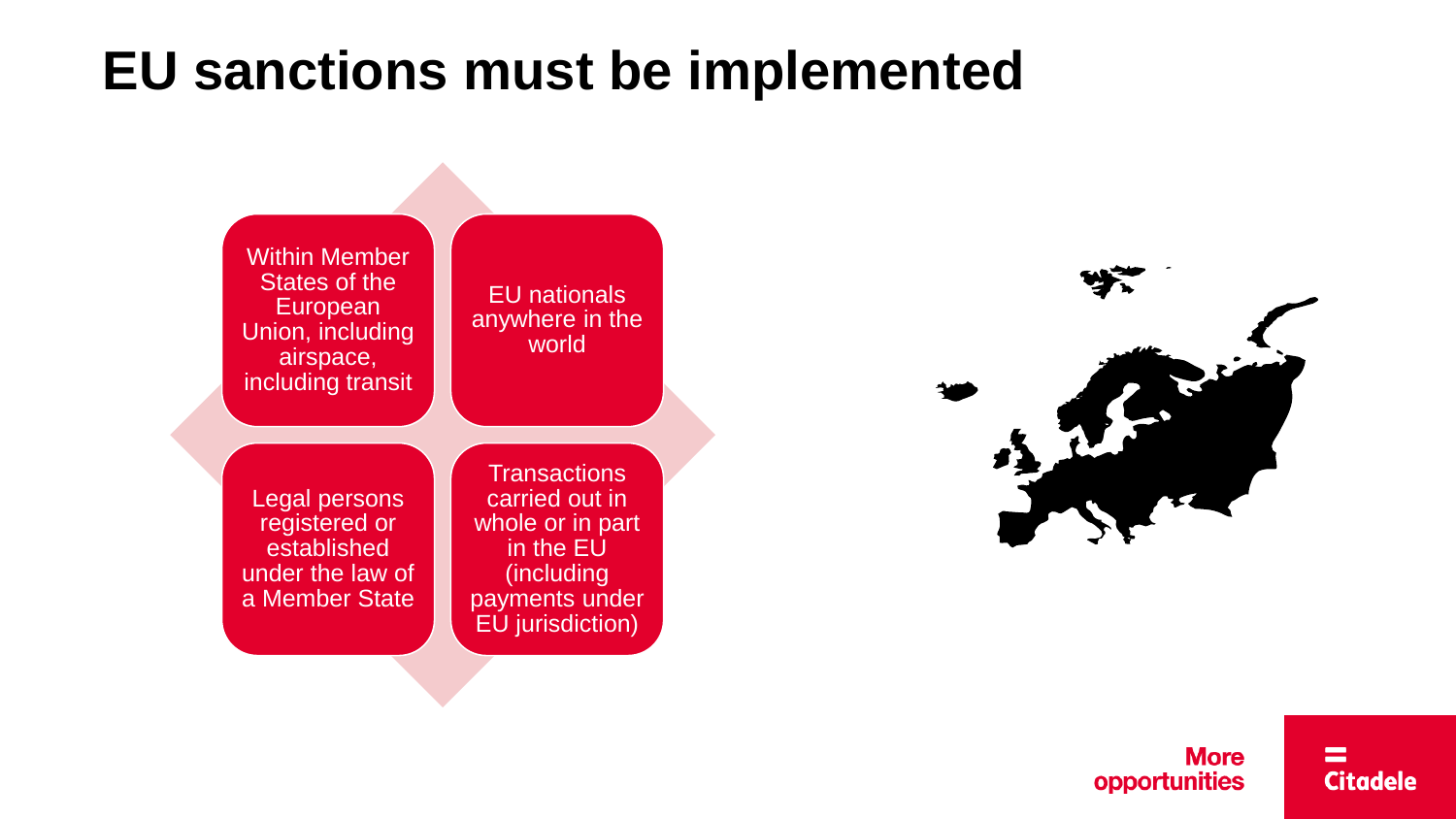# **Types of sanctions**

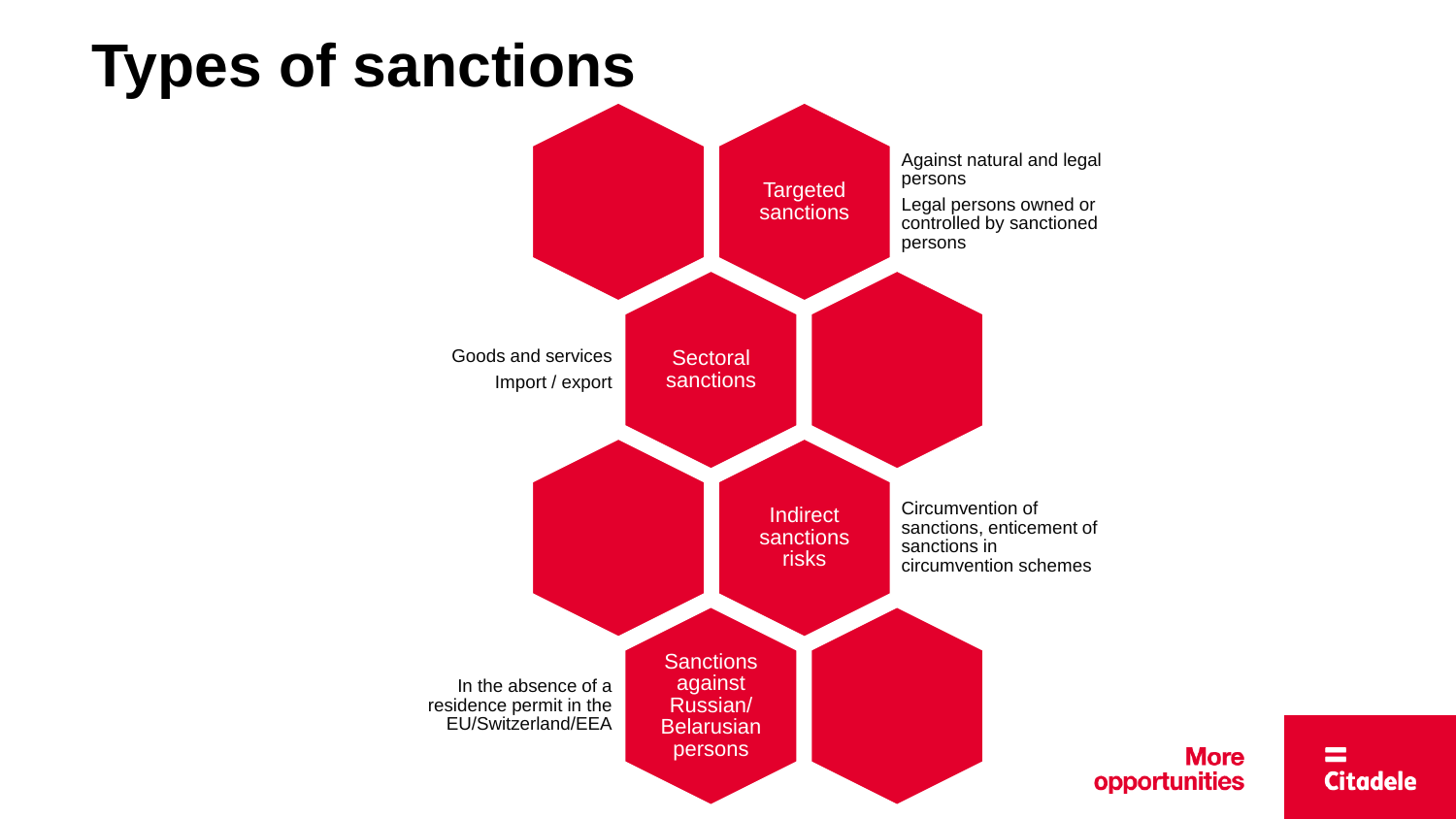# **Caution!**

Sanctioned persons often seek to deliberately conceal their links to payments, for example through long chains of intermediaries, by falsifying documents or by failing to provide complete information.

A Business involved in a sanctions avoidance scheme risks freezing or rejection of due payments and may also face criminal liability.

➢ Citadele advice for [businesses: how to recognize sanctions evasion attempts](https://www.cblgroup.com/en/media/press-releases/2022/sanctions-evasion/) 

More opportunities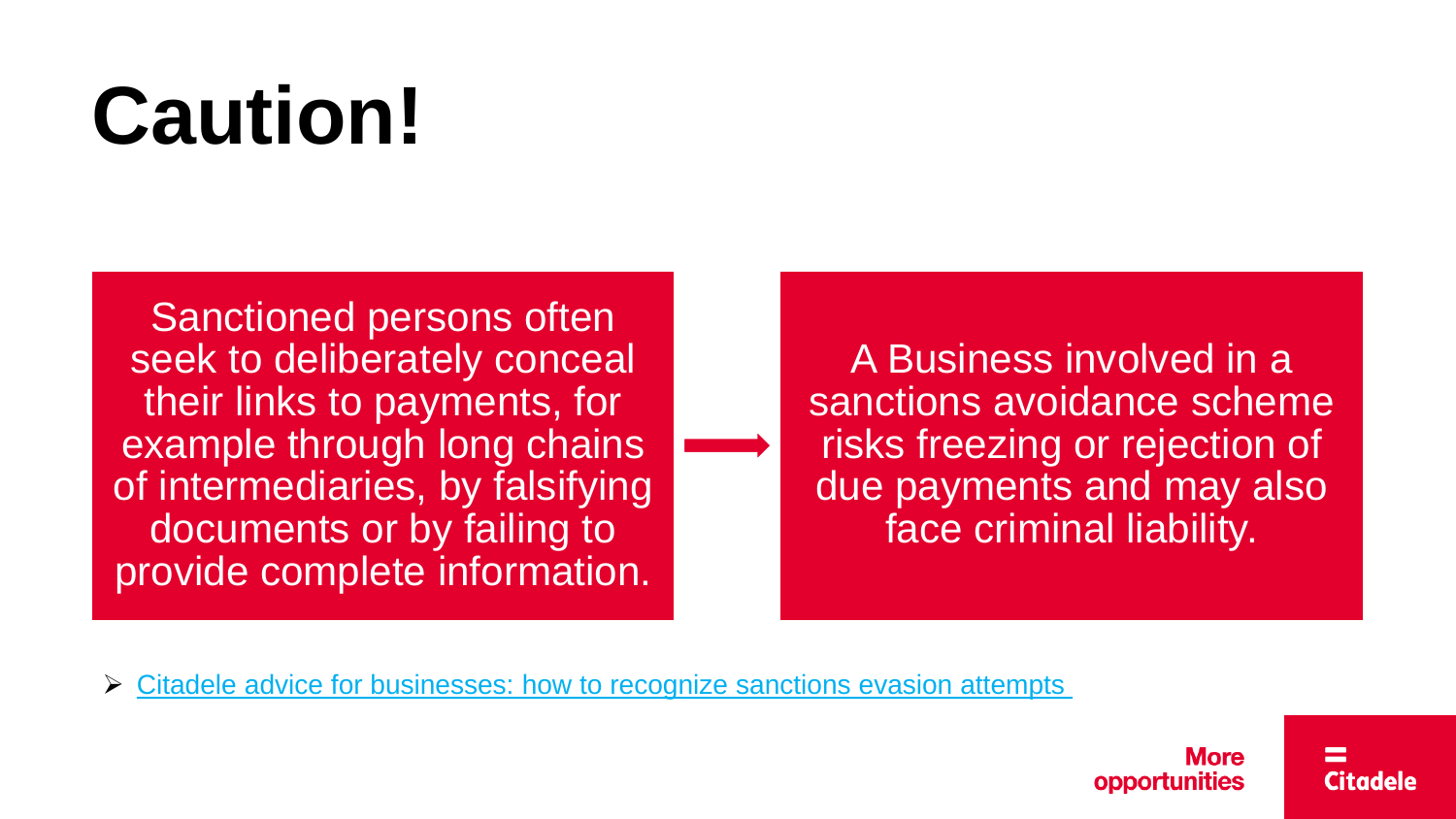## **Sectoral sanctions against Russia and Belarus (1)**

**Russia:** [Regulation](https://eur-lex.europa.eu/legal-content/EN/TXT/?uri=CELEX%3A02014R0833-20220316) No 833/2014 (version until 07.04.2022):

- export of luxury goods for use in Russia, starting from 300 euros per product;
- export of sea navigation goods;
- exports of oil industry goods;
- imports of iron and steel from Russia;
- goods and technologies that could contribute to the increase of Russian military and technological capacity or to the development of the defence and security sector.

**Belarus:** [Regulation](https://eur-lex.europa.eu/legal-content/EN/TXT/?uri=CELEX%3A02006R0765-20220310) No 765/2006 (version until 07.04.2022):

- wood and wood products;
- cement products;
- articles of oil, gas, coal, bitumen, fertilizers, iron and steel;
- mechanical appliances;
- pneumatic rubber tyres;
- IT/telecommunications sector;
- goods and technologies that could contribute to the increase of the military and technological capacity of Belarus or to the development of the defence and security sector.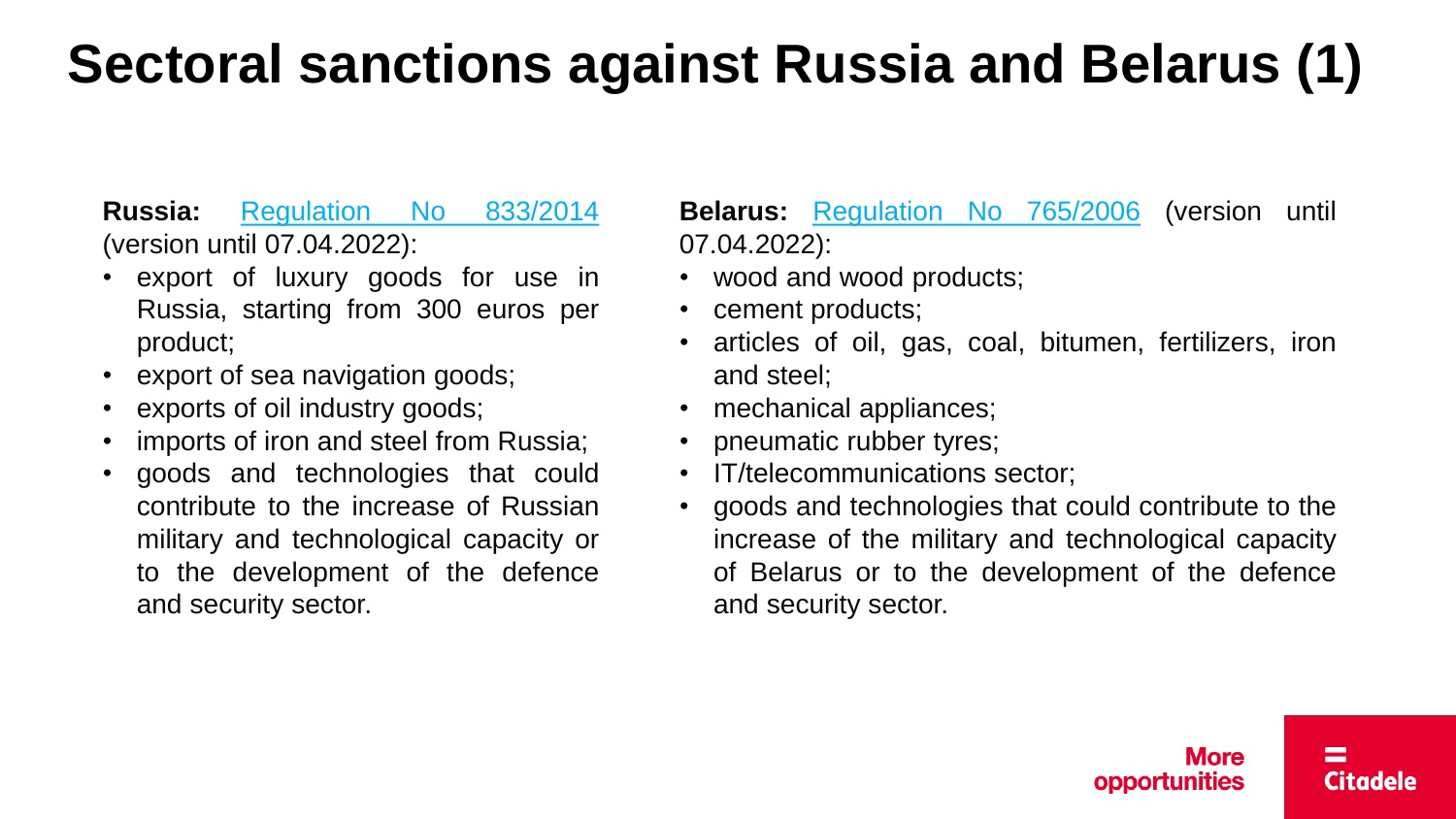### **Sectoral sanctions against Russia and Belarus (2)**

**New sanctions against Russia [\(08/04/2022\)](https://eur-lex.europa.eu/legal-content/EN/TXT/?uri=uriserv%3AOJ.L_.2022.111.01.0001.01.ENG&toc=OJ%3AL%3A2022%3A111%3ATOC)**

- It is prohibited to provide access after 16 April 2022 to **ports** in the territory of the Union to any vessel registered under the flag of Russia. *This applies also to vessels that have changed their Russian flag or their registration, to the flag or register of any other State after 24 February 2022.*
- It is prohibited to purchase, import, or transfer, directly or indirectly, **coal and other solid fossil fuels**, as listed in Annex XXII into the Union if they originate in Russia or are exported from Russia.
- It is prohibited to sell, supply, transfer or export, directly or indirectly, goods which could contribute in particular to the enhancement of Russian industrial capacities as listed in Annex XXIII, **to any natural or legal person, entity or body in Russia or for use in Russia**. *Those prohibitions shall not apply to the execution until 10 July 2022 of contracts concluded before 9 April 2022 or ancillary contracts necessary for the execution of such contracts.*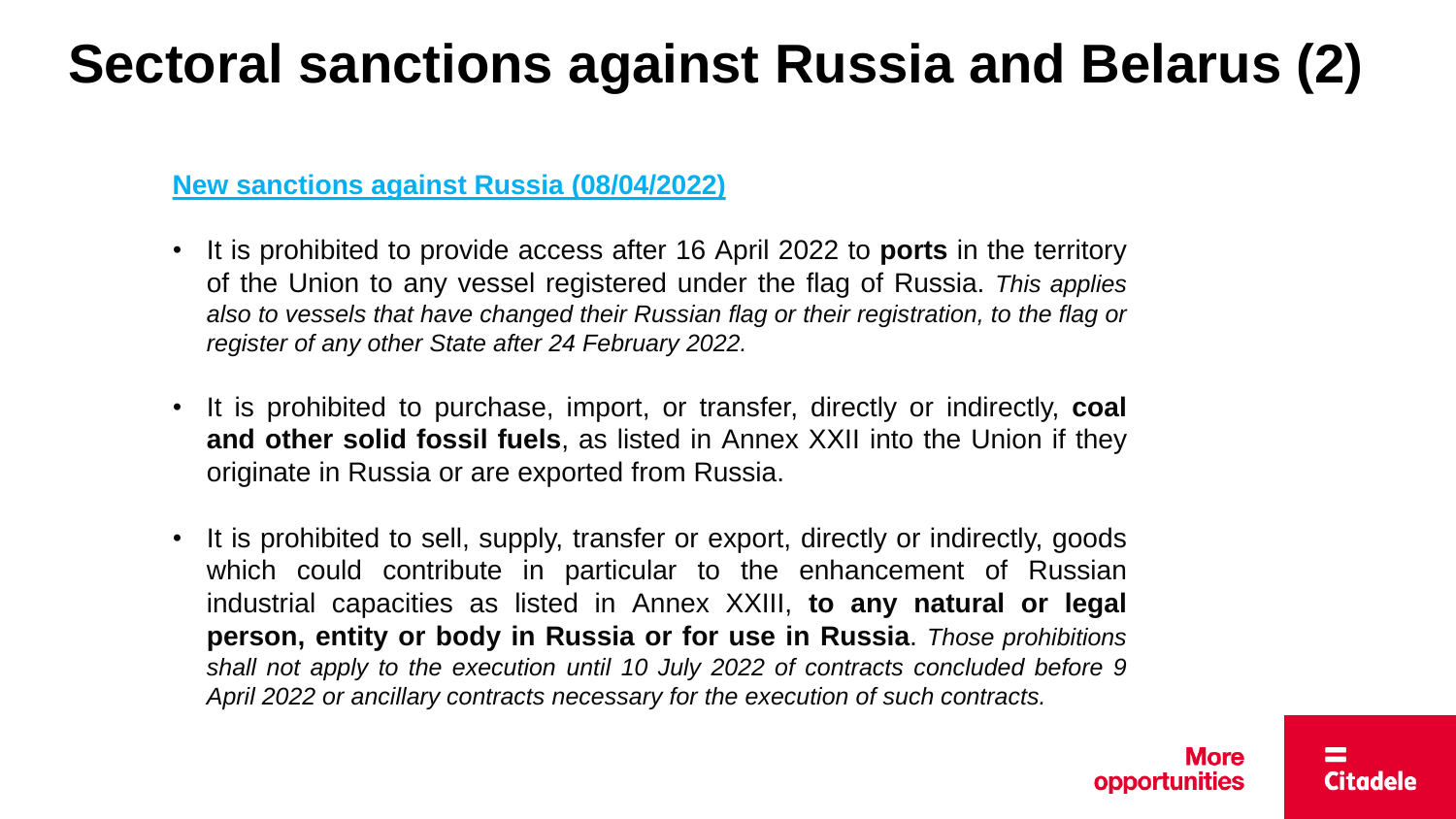### **Sectoral sanctions against Russia and Belarus (3)**

#### **New sanctions against Russia [\(08/04/2022\)](https://eur-lex.europa.eu/legal-content/EN/TXT/?uri=uriserv%3AOJ.L_.2022.111.01.0001.01.ENG&toc=OJ%3AL%3A2022%3A111%3ATOC)**

- It is prohibited for any **road transport** undertaking established in Russia to transport goods by road within the territory of the Union, including in transit (does not apply to postal transport).
- It is prohibited to purchase, import, or transfer, directly or indirectly, goods which generate significant revenues for Russia thereby enabling its actions destabilising the situation in Ukraine, as listed in Annex XXI into the Union if they **originate in Russia or are exported from Russia**, such as crustaceans, caviar, new rubber pneumatic tyres, preserving jars of glass; stoppers, lids and other closures, of glass, fertilisers containing potassium chloride, etc. These prohibitions do not apply to the execution until 10 July 2022 of contracts concluded before 9 April *2022, or ancillary contracts necessary for the execution of such contracts.*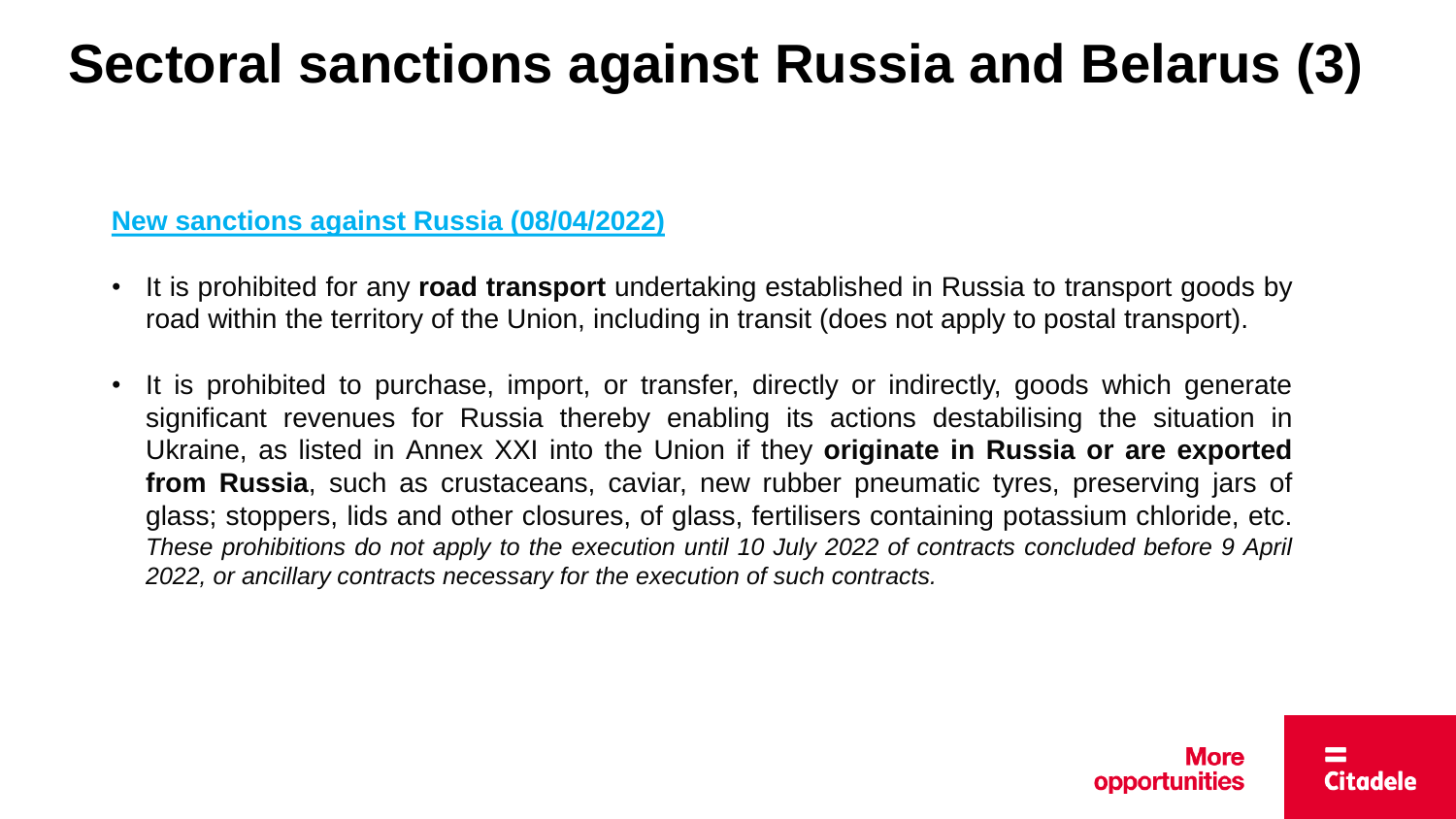### **Sectoral sanctions against Russia and Belarus (4)**

**New sanctions against Russia [\(08/04/2022\)](https://eur-lex.europa.eu/legal-content/EN/TXT/?uri=uriserv%3AOJ.L_.2022.111.01.0001.01.ENG&toc=OJ%3AL%3A2022%3A111%3ATOC)**

It is prohibited to participate in **public procurements** for:

- o a Russian national, or a natural or legal person, entity or body established in Russia;
- o a legal person, entity or body whose proprietary rights are directly or indirectly owned for more than 50 % by an entity referred to in point (a) of this paragraph; or
- o a natural or legal person, entity or body acting on behalf or at the direction of an entity referred to in point (a) or (b) of this paragraph
- It is prohibited to register, provide a registered office, business or administrative address, as well as management services for a trust or similar legal arrangement that has the status of **the founder or beneficiary of a trust for Russian citizens, residents, legal entities established in Russia**, owned directly or indirectly or controlled by such persons, as well as natural and legal persons acting on behalf of the abovementioned persons.

*Note: there are also other sanctions related to Russian citizens and residents without a residence permit in the EU/EEA/Switzerland and legal entities established in Russia*

**More**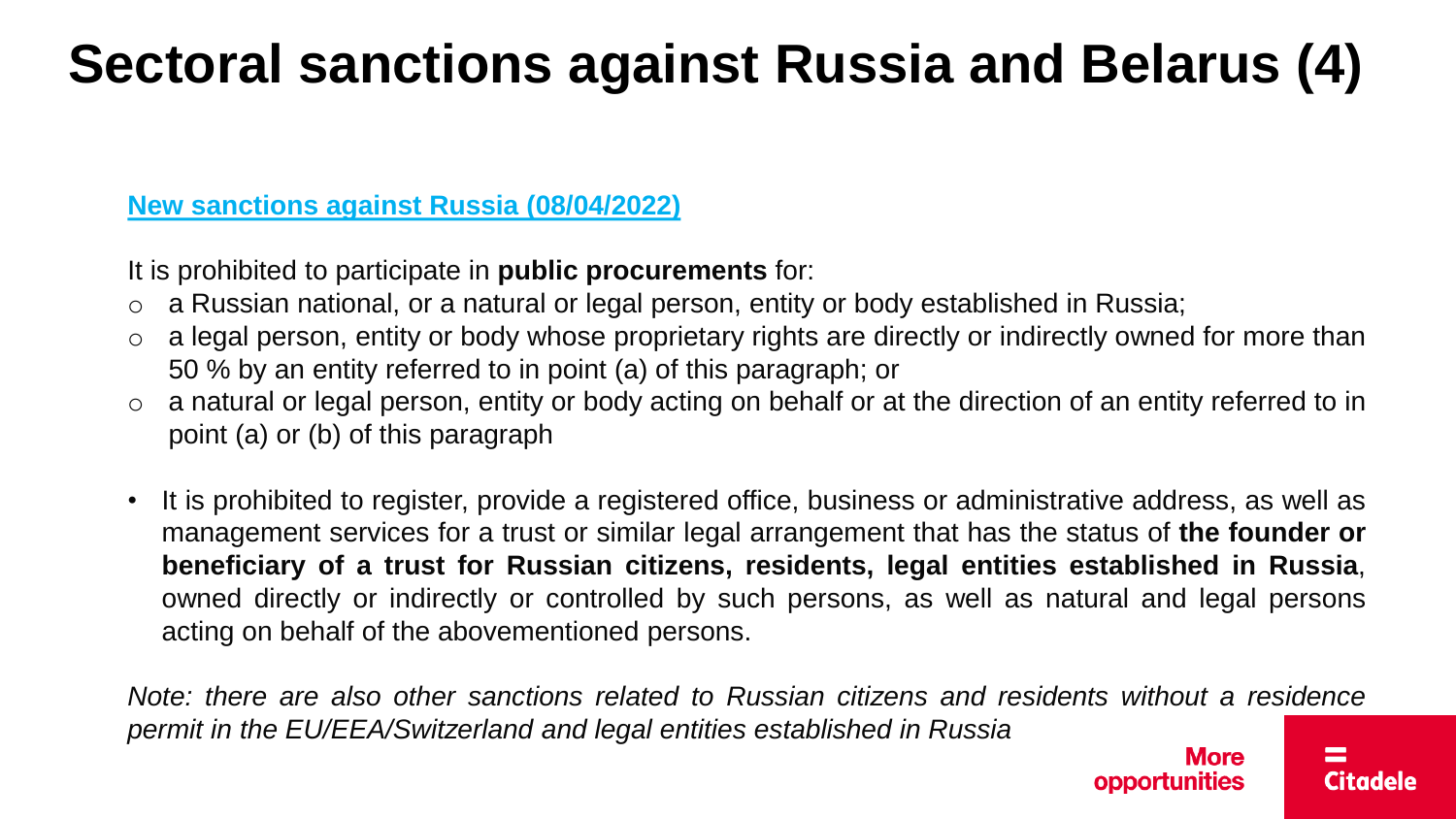# **Payments with Russia and Belarus**

**As of April 4th, 2022, changes in the payments of business customers to and from Russia and Belarus have been made. From now on, the bank will make payments only to those customers who have confirmed this service with the bank personally, as well as:**

 $\checkmark$  who have informed the bank of their sanctions compliance procedure; or  $\checkmark$  whose business operations are not directly or indirectly linked with goods and services subject to European Union sectoral sanctions.

For other customers, payments to or from Russia or Belarus will not be completed, based on Paragraph 3.8 of the General Terms of Business, which relates to sanction risks.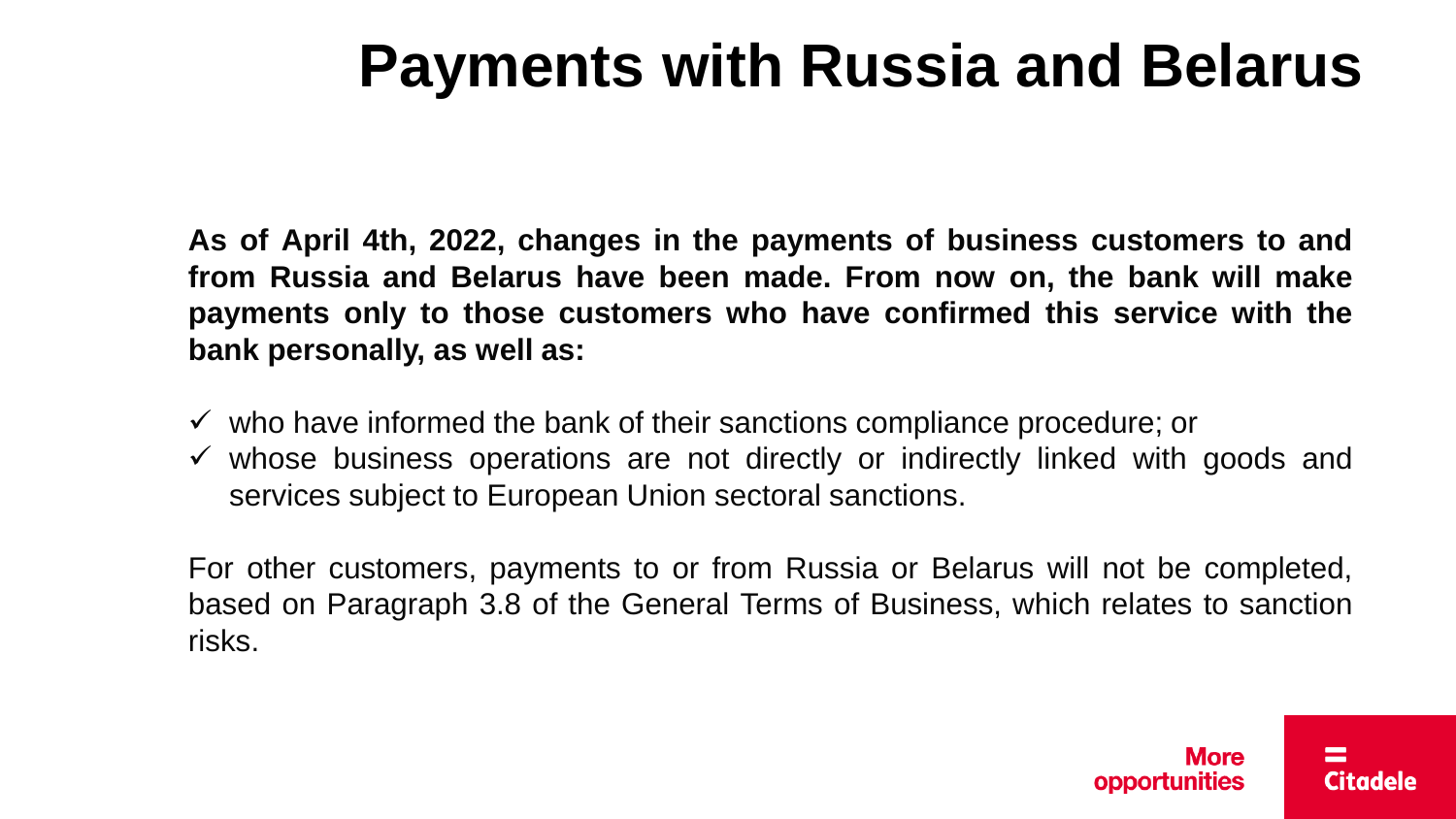#### **Five steps to adhering to sanctions for Businesses**



➢ [Please read further: https://www.cblgroup.com/en/media/press](https://www.cblgroup.com/en/media/press-releases/2022/5-steps/)releases/2022/5-steps/

**More** opportunities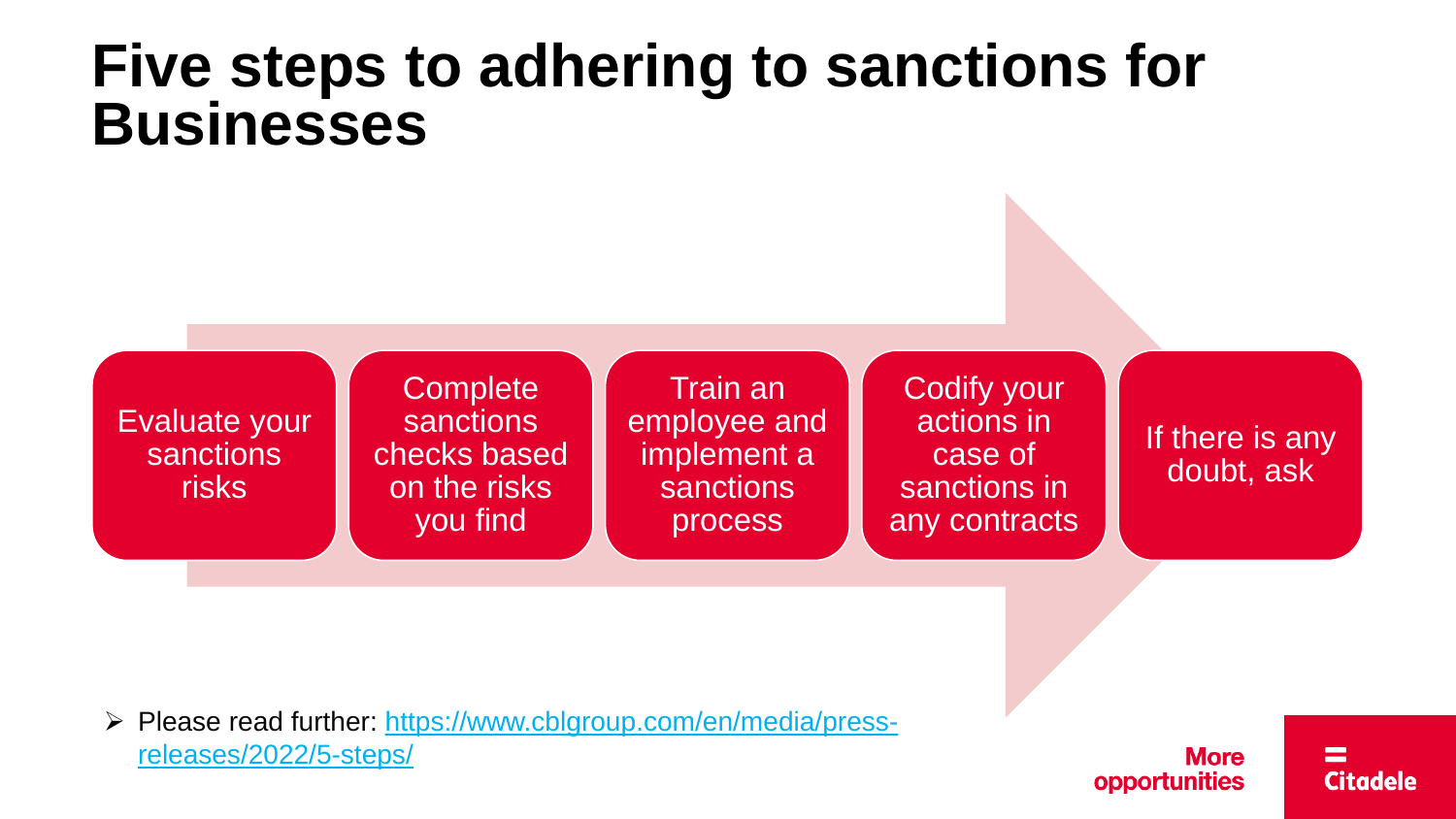# **Action in case of violations of sanctions**

PAYMENTS THAT VIOLATE SECTORAL SANCTIONS ARE REJECTED

IF THE PAYMENT TO THE CUSTOMER IS MADE BY THE SUBJECT OF SANCTIONS - THE FUNDS ARE FROZEN FOR AN INDEFINITE PERIOD OF TIME

IF THE PAYMENT IS MADE BY THE CUSTOMER TO THE SUBJECT OF SANCTIONS - THE PAYMENT IS REJECTED

THE FUNDS OF THE SUBJECT OF SANCTIONS ARE FROZEN

**More Citadele** opportunities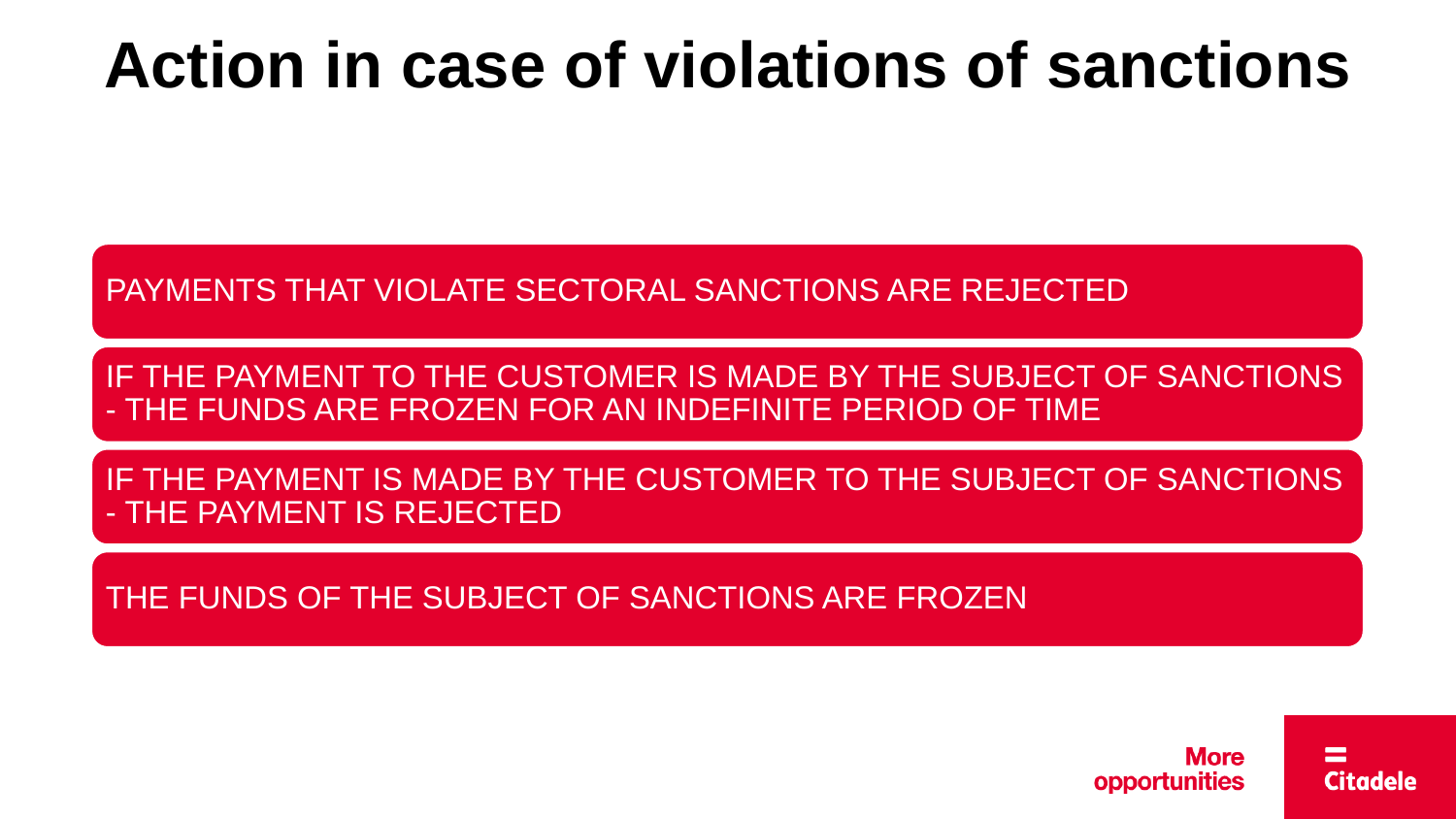#### **Requesting exemptions from the competent authority**

The exemptions are requested directly by the customer to the competent authority (in LT/EE)

The customer must provide legal reasoning for the exemption

The competent authority reviews the request and may provide exemption

> **More** opportunities **Citadele**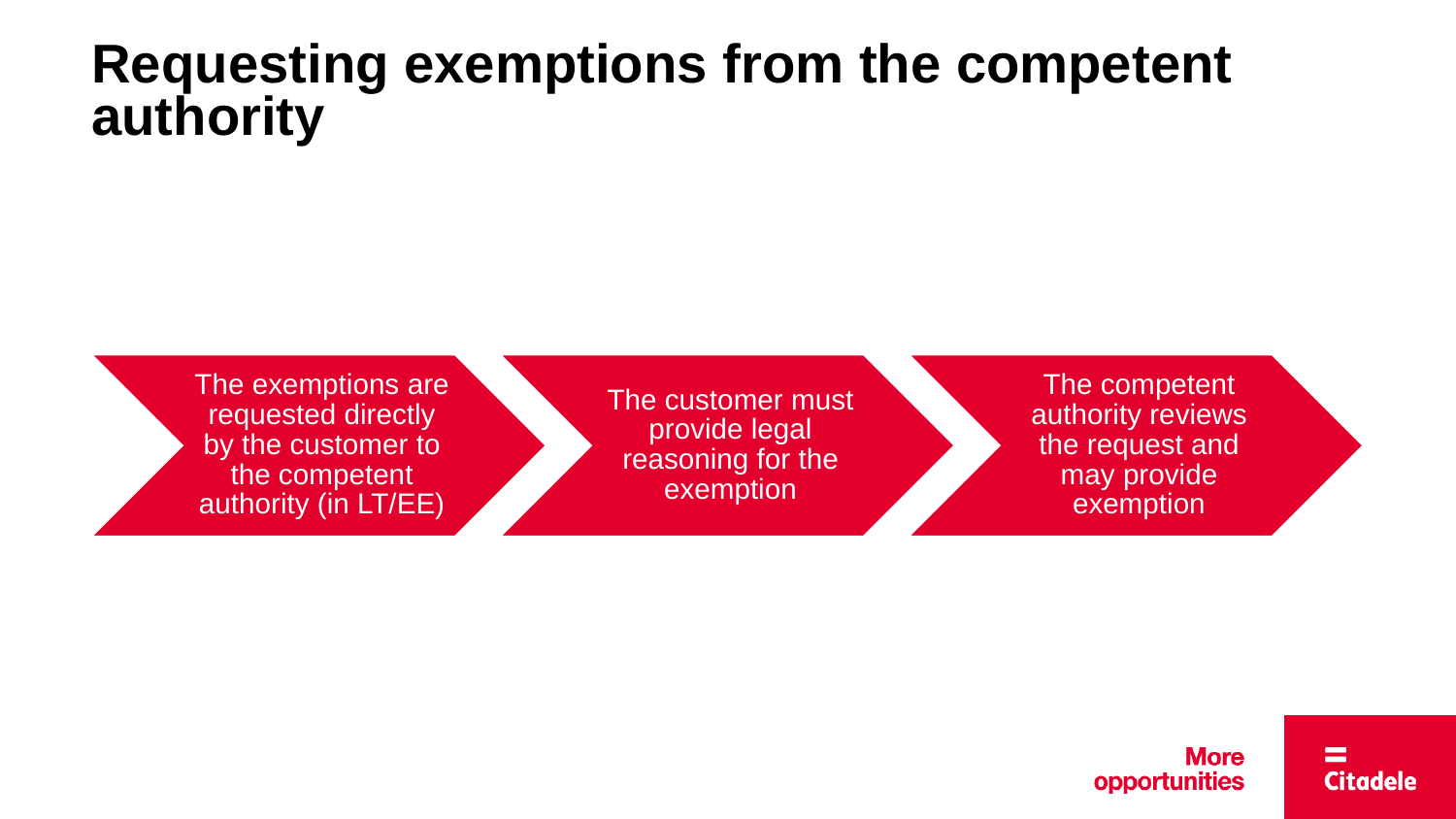# **Useful Links on Citadele Website**

- [Five steps to adhering to sanctions for businesses](https://www.cblgroup.com/en/media/press-releases/2022/5-steps/)
- [Frequently asked questions on sanctions](https://www.citadele.lv/en/support/faq/sanctions/)
- [Advice for Businesses: How to Recognise](https://www.cblgroup.com/en/media/press-releases/2022/sanctions-evasion/) Sanctions Evasion Attempts
- [On processing payments to business customers to and from Russia and Belarus from 04.04.2022](https://www.cblgroup.com/en/media/press-releases/2022/payments/)
- [Changes to the Price List for Businesses incoming and outgoing payments from Russia and Belarus](https://www.cblgroup.com/en/media/press-releases/2022/pricelist-changes-210422/)
- [Latest EU Sanctions Will Make Payments to and from Russia and Belarus Even Slower](https://www.cblgroup.com/en/media/press-releases/2022/new-sanctions/)
- [Collaboration With Mail.ru and VKontakte](https://www.cblgroup.com/en/media/press-releases/2022/mailru-vkontakte/) No Longer Possible Due To Sanctions
- [Current sanctions against Russia and Belarus and their potential impact on businesses in the Baltics](https://www.cblgroup.com/en/media/press-releases/2022/sanctions-possible-impact/)
- [Changes to transactions with Russian and Belarusian rubles](https://www.cblgroup.com/en/media/press-releases/2022/rub-byn-transactions/)
- [On the effect of sanctions on Citadele](https://www.cblgroup.com/en/media/press-releases/2022/sanctions-russia/) Bank's services related to Russia